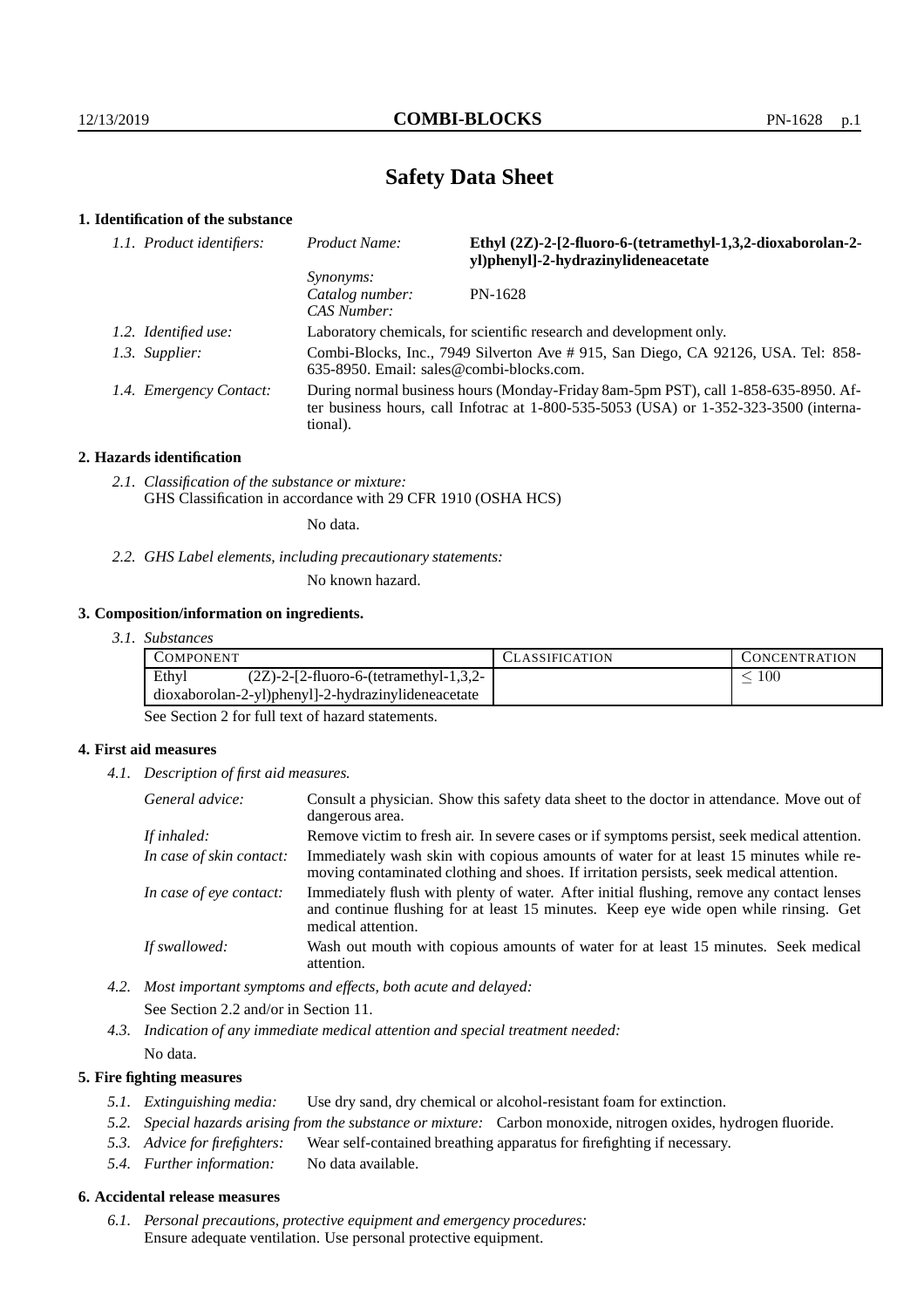| 6.2. Environmental precautions: |                                                                                                                                                                                                                                                                    |                                                                                                                                                                                    |  |  |
|---------------------------------|--------------------------------------------------------------------------------------------------------------------------------------------------------------------------------------------------------------------------------------------------------------------|------------------------------------------------------------------------------------------------------------------------------------------------------------------------------------|--|--|
|                                 | Should not be released into the environment. See Section 12 for additional ecological information.                                                                                                                                                                 |                                                                                                                                                                                    |  |  |
|                                 | 6.3. Methods and materials for containment and cleaning up:                                                                                                                                                                                                        |                                                                                                                                                                                    |  |  |
|                                 | Sweep up or vacuum up spillage and collect in suitable container for disposal.                                                                                                                                                                                     |                                                                                                                                                                                    |  |  |
|                                 | 6.4. Reference to other sections:                                                                                                                                                                                                                                  |                                                                                                                                                                                    |  |  |
|                                 | Refer to protective measures listed in Sections 8 and 13.                                                                                                                                                                                                          |                                                                                                                                                                                    |  |  |
|                                 | 7. Handling and storage                                                                                                                                                                                                                                            |                                                                                                                                                                                    |  |  |
|                                 | 7.1. Precautions for safe handling: Avoid contact with skin and eyes. Avoid inhalation of vapour or mist. Keep away<br>from sources of ignition - No smoking. Take measures to prevent the build up of electro-<br>static charge. For precautions see section 2.2. |                                                                                                                                                                                    |  |  |
|                                 | 7.2. Conditions for safe storage, including any incompatibilities: Store refrigerated. Keep container tightly closed in<br>a dry and well-ventilated place. Containers which are opened must be carefully resealed<br>and kept upright to prevent leakage.         |                                                                                                                                                                                    |  |  |
|                                 | 7.3. Specific end use(s):                                                                                                                                                                                                                                          | Laboratory chemicals, for scientific research and development only.                                                                                                                |  |  |
|                                 | 8. Exposure Controls / Personal protection                                                                                                                                                                                                                         |                                                                                                                                                                                    |  |  |
|                                 | 8.1. Control parameters:                                                                                                                                                                                                                                           |                                                                                                                                                                                    |  |  |
|                                 |                                                                                                                                                                                                                                                                    | Components with workplace control parameters: Contains no substances with occupational exposure limit values.                                                                      |  |  |
|                                 | 8.2. Exposure controls:                                                                                                                                                                                                                                            |                                                                                                                                                                                    |  |  |
|                                 | Appropriate engineering controls: Ensure that eyewash stations and safety showers are close to the workstation<br>location. Ensure adequate ventilation, especially in confined areas.                                                                             |                                                                                                                                                                                    |  |  |
|                                 | Personal protective equipment:                                                                                                                                                                                                                                     |                                                                                                                                                                                    |  |  |
|                                 | Eye/face protection:                                                                                                                                                                                                                                               | Wear appropriate protective eyeglasses or chemical safety goggles as described by OSHA's<br>eye and face protection regulations in 29 CFR 1910.133 or European Standard EN166.     |  |  |
|                                 | Skin protection:                                                                                                                                                                                                                                                   | Handle with gloves. Gloves must be inspected prior to use. Use proper glove removal<br>technique (without touching glove's outer surface) to avoid skin contact with this product. |  |  |

Dispose of contaminated gloves after use in accordance with applicable laws and good laboratory practices. Wash and dry hands Body Protection: Complete suit protecting against chemicals, Flame retardant antistatic protective clothing.,

The type of protective equipment must be selected according to the concentration and amount of the dangerous substance at the specific workplace.

Respiratory protection:

Control of environmental exposure: Prevent further leakage or spillage if safe to do so. Do not let product enter drains.

# **9. Physical and chemical properties**

*9.1. Information on basic physical and chemical properties*

| (a)      | Appearance:                                   | No data  |
|----------|-----------------------------------------------|----------|
| (b)      | Odour:                                        | No data  |
| (c)      | Odour Threshold:                              | No data  |
| (d)      | $pH$ :                                        | No data  |
| (e)      | Melting point/freezing point:                 | No date. |
| (f)      | Initial boiling point and boiling range:      | No data  |
| (g)      | Flash point:                                  | No data  |
| (h)      | Evaporatoin rate:                             | No data  |
| (i)      | Flammability (solid, gas):                    | No data  |
| (j)      | Upper/lower flammability or explosive limits: | No data  |
| $\rm(k)$ | Vapour pressure:                              | No data  |
| (1)      | Vapour density:                               | No data  |
| (m)      | Relative density:                             | No data  |
| (n)      | Water solubility:                             | No data  |
| $\circ$  | Partition coefficient: n-octanol/water:       | No data  |
| (p)      | Auto-ignition:                                | No data  |
| (q)      | Decomposition temperature:                    | No data  |
| (r)      | Viscosity:                                    | No data  |
| (s)      | Explosive properties:                         | No data  |
| (t)      | Oxidizing properties:                         | No data  |
|          |                                               |          |